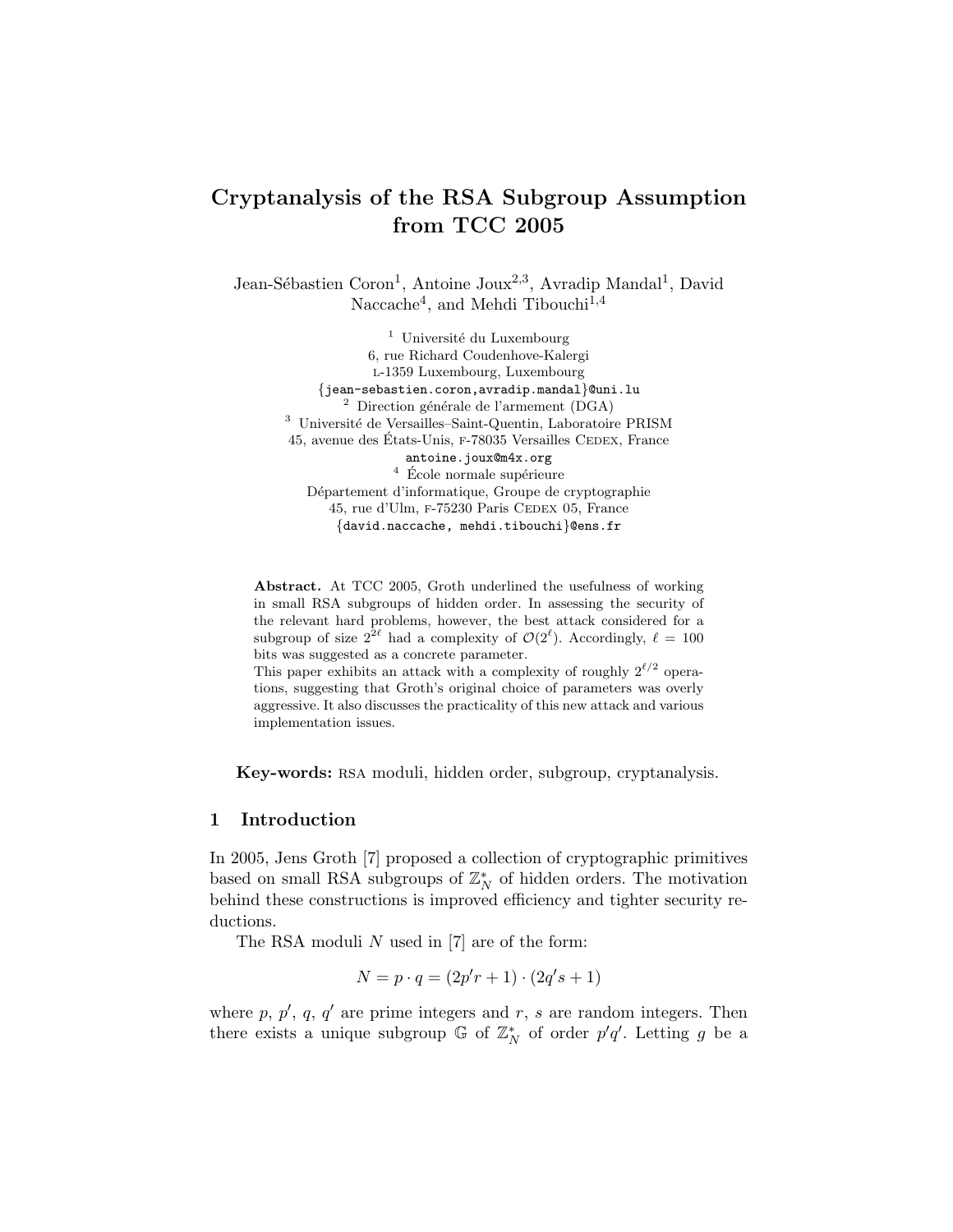random generator of  $\mathbb{G}$ , the pair  $(N, g)$  is made public whereas everything else including the group order  $p'q'$  is kept secret.

The best attack considered in [7] has complexity  $\mathcal{O}(p')$ . Therefore, when proposing concrete parameters, the author suggests to take the bitlengths  $\ell_{p'}$  and  $\ell_{q'}$  of the primes p' and q' as  $\ell_{p'} = \ell_{q'} = 100$ .

This paper does not consider any specific scheme from [7]. Instead, it describes an attack that recovers the secret factors of  $N$  from the public data  $(N, g)$  in  $\tilde{\mathcal{O}}(\sqrt{g})$  $\overline{p'}$ ). This results in a 2<sup>50</sup> attack making the choice  $\ell_{p'} = \ell_{q'} = 100$  potentially insecure. We analyze the practicality of our attack with an implementation, for which we provide the source code in the full version of this paper [5].

*Remark 1.* In [7], Groth also considers RSA subgroups where  $r$  and  $s$ are smooth integers (i.e. all prime factors of r and s are smaller than some bound B). For this specific variant an attack in complexity  $\mathcal{O}(\sqrt{p'})$ is given in [7], and consequently larger parameters ( $\ell_{p'} = \ell_{q'} = 160$ ) are suggested. In this paper we do not consider this variant but directly focus on the general case.

Remark 2. Other works have proposed schemes based on small subgroups of  $\mathbb{Z}_n^*$ . The attack introduced in this paper applies to some, but not all of them. In particular, the scheme proposed by Damgård  $et$  al. in [6] uses a subgroup of *prime* order v of  $\mathbb{Z}_n^*$ , where v is a factor of both  $p-1$  and  $q-1$  (of around 160 bits). Since the group has the same order modulo  $p$  and  $q$ , the attack presented herein does not apply to this scheme. On the other hand, it does, in principle, apply to the subgroup variant of the Paillier cryptosystem [11]. The parameter choice from the original paper was more conservative than that of Groth, however  $(320$ -bit subgroup), making it out of reach of our new attack.

## 2 The New Attack

Using the notations above, we factor N in time  $\tilde{\mathcal{O}}(\sqrt{\epsilon})$ ing the notations above, we factor N in time  $\tilde{\mathcal{O}}(\sqrt{p'})$  and memory  $\mathcal{O}(\sqrt{p'})$  as follows. Recall that the RSA modulus  $N = pq$  is such that:

$$
N = p \cdot q = (2p'r + 1) \cdot (2q's + 1)
$$

where  $p'$  and  $q'$  are prime; besides, g is a generator of the subgroup  $\mathbb{G}$  of order  $p'q'$ . From  $g^{p'q'} = 1 \mod N$  we get:

$$
g^{p'} = 1 \mod p \tag{1}
$$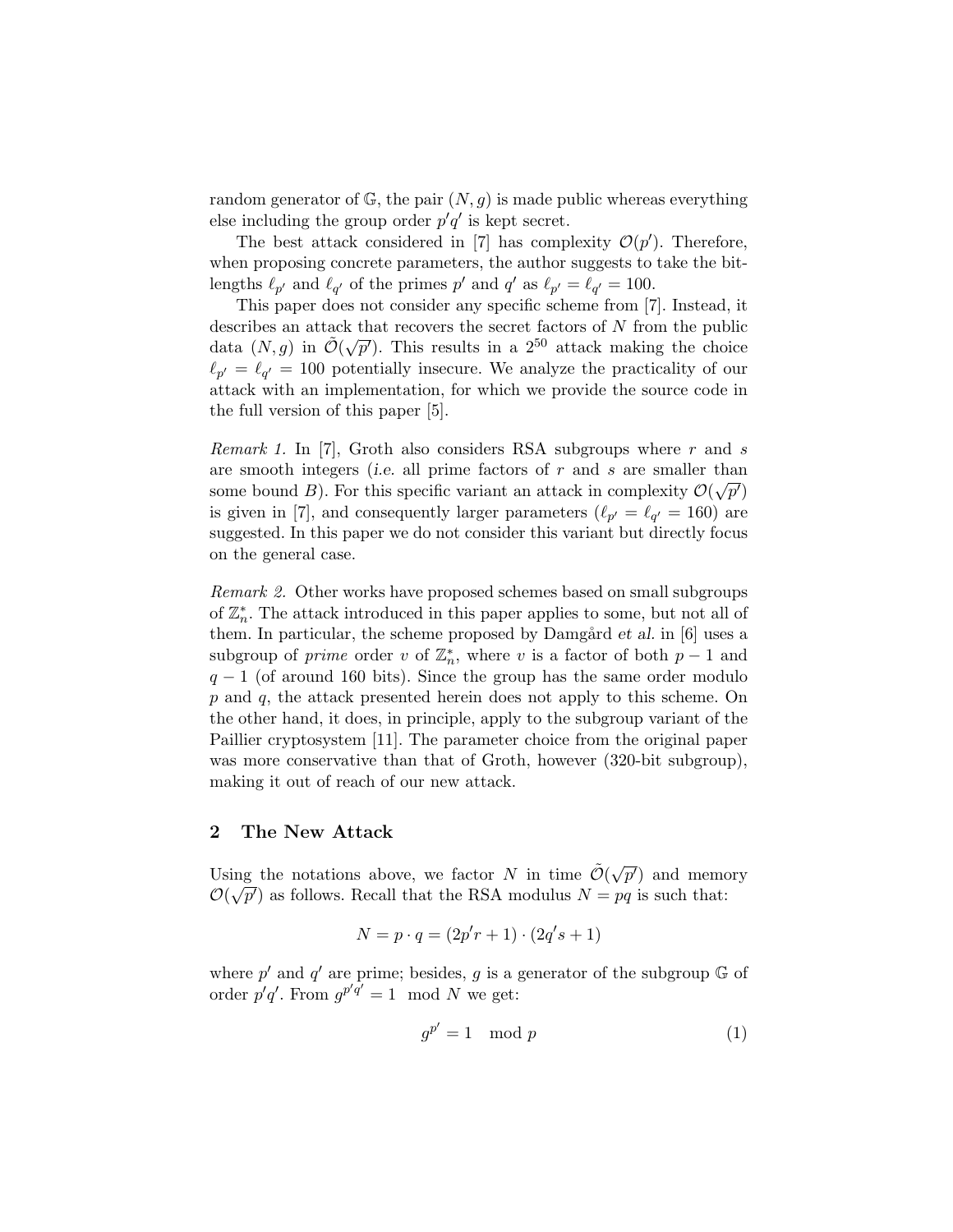Let  $\ell$  denote the bit-length of  $p'$ , which we assume is even without loss of generality, and write  $\Delta = 2^{\ell/2}$ . We then have

$$
p' = a + \Delta \cdot b
$$

with  $0 \leq a, b < 2^{\ell/2}$ . From (1), we get:

$$
g^a = (g^{\Delta})^{-b} \mod p
$$

If the prime factor  $p$  was known, one could carry out a baby-step giantstep attack by generating the following two lists:

$$
L_p = \{g^i \bmod p : 0 < i < 2^{\ell/2}\}
$$
\n
$$
L'_p = \{(g^\Delta)^{-j} \bmod p : 0 \le j < 2^{\ell/2}\}
$$

and finding a collision between  $L_p$  and  $L'_p$ , which would reveal  $a, b$  and thus p' in total time and space  $\mathcal{O}(2^{\ell/2})$ .

Obviously p is unknown, so instead of computing  $L_p$  and  $L'_p$ , we generate the two following lists modulo N:

$$
L = \{x_i = g^i \text{ mod } N : 0 < i < 2^{\ell/2}\}
$$
\n
$$
L' = \{y_j = (g^\Delta)^{-j} \text{ mod } N : 0 \le j < 2^{\ell/2}\}
$$

One could then compute  $gcd(x_i - y_j, N)$  for all  $x_i \in L$  and all  $y_j \in L'$ . Since we have

$$
x_a - y_b = 0 \mod p
$$

this would reveal the factors of N for  $i = a$  and  $j = b$ . However, the complexity of this naive approach is quadratic in  $\Delta$ , and will thus require  $2^{\ell}$  computations, not  $2^{\ell/2}$ . Hence we proceed as follows instead:

1. Generate the polynomial:

$$
f(x) = \prod_{x_i \in L} (x - x_i) \mod N
$$

2. For all  $y_j \in L'$ , evaluate f at  $y_j$  and compute  $gcd(f(y_j), N)$ .

Since we have

$$
f(y_b) = \prod_{x_i \in L} (y_b - x_i) = (y_b - x_a) \cdot R = 0 \mod p
$$

computing  $gcd(f(y_i), N)$  reveals the factors of N for  $j = b$ .

The attack is summarized in Algorithm 1. In the next section we show that it can be carried out in time quasi-linear in the cardinalities of  $L$ and  $L'$ .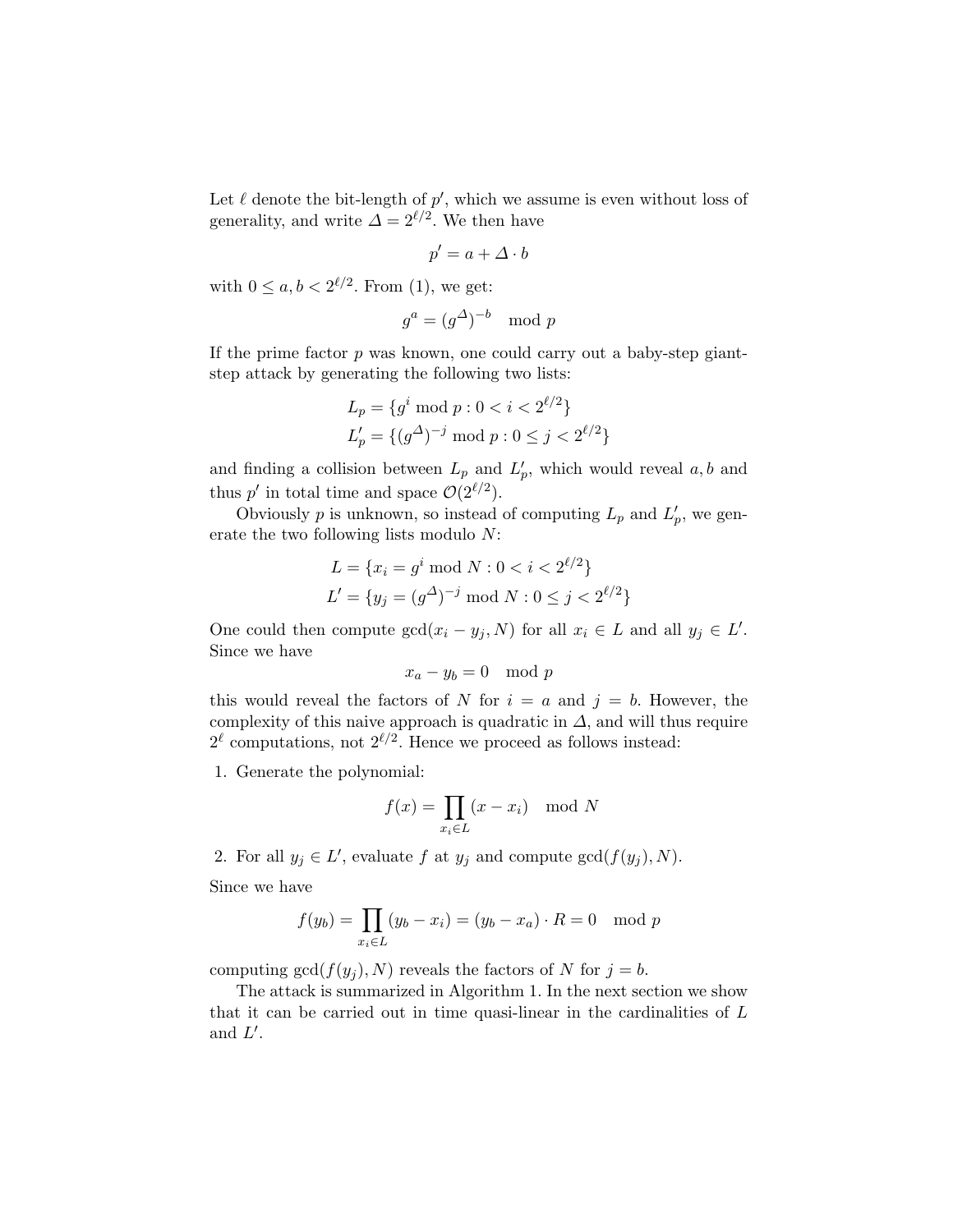Algorithm 1 Attack overview.

1: Let  $\Delta \leftarrow 2^{\ell/2}$ . 2: for  $i = 0$  to  $\Delta - 1$  do 3:  $x_i \leftarrow g^i \mod N$ 4:  $y_i \leftarrow (g^{\Delta})^{-i} \mod N$ 5: end for 6: Generate the polynomial

$$
f(x) \leftarrow \prod_{i=1}^{\Delta - 1} (x - x_i) \mod N
$$

7: for  $i = 0$  to  $\Delta - 1$  do 8: Evaluate  $f(y_i) \in \mathbb{Z}_N$ 9: Attempt to factor N by computing  $gcd(f(y_i), N)$ . 10: end for

## 3 Attack Complexity

This attack involves the computation and evaluation of a polynomial of the form:

$$
f(x) = \prod_{i=1}^{d-1} (x - x_i) \mod N
$$

with  $d = 2^{\ell/2}$ . It is a classical fact [1] that the coefficients of such a polynomial can be computed using a product tree, with a total number of operations in  $\mathbb{Z}_N$  which is quasilinear in d (namely  $\mathcal{O}(M(d) \log d)$ , where  $M(d)$  is the complexity of the multiplication of two polynomials of degree d). Similarly, with a remainder tree, this polynomial can be evaluated at all points  $y_j$ ,  $0 \leq j < d$  in  $\mathcal{O}(M(d) \log d)$  operations.

In our case, however, both  $(x_i)$  and  $(y_i)$  are geometric progressions, hence even more efficient algorithms exist: the Newton basis conversion algorithms of Bostan and Schost  $[4]$  make it possible to compute f using  $\mathcal{O}(d)$  precomputations and a single *middle product* of polynomials of degree d, and to evaluate  $f(y_i)$  for all j using  $\mathcal{O}(d)$  precomputations, a product of polynomials of degree d and a middle product of polynomials of degree d. See the next section for details. This results in an overall complexity of  $3M(d) + \mathcal{O}(d)$  for the complete attack, with a small constant in the  $\mathcal{O}$ . Space requirements are also  $\mathcal{O}(d)$ , to store a few polynomials of degree d.

Thus, for typical parameter sizes, the attack is essentially linear in √  $\overline{p'}$  both in time and space.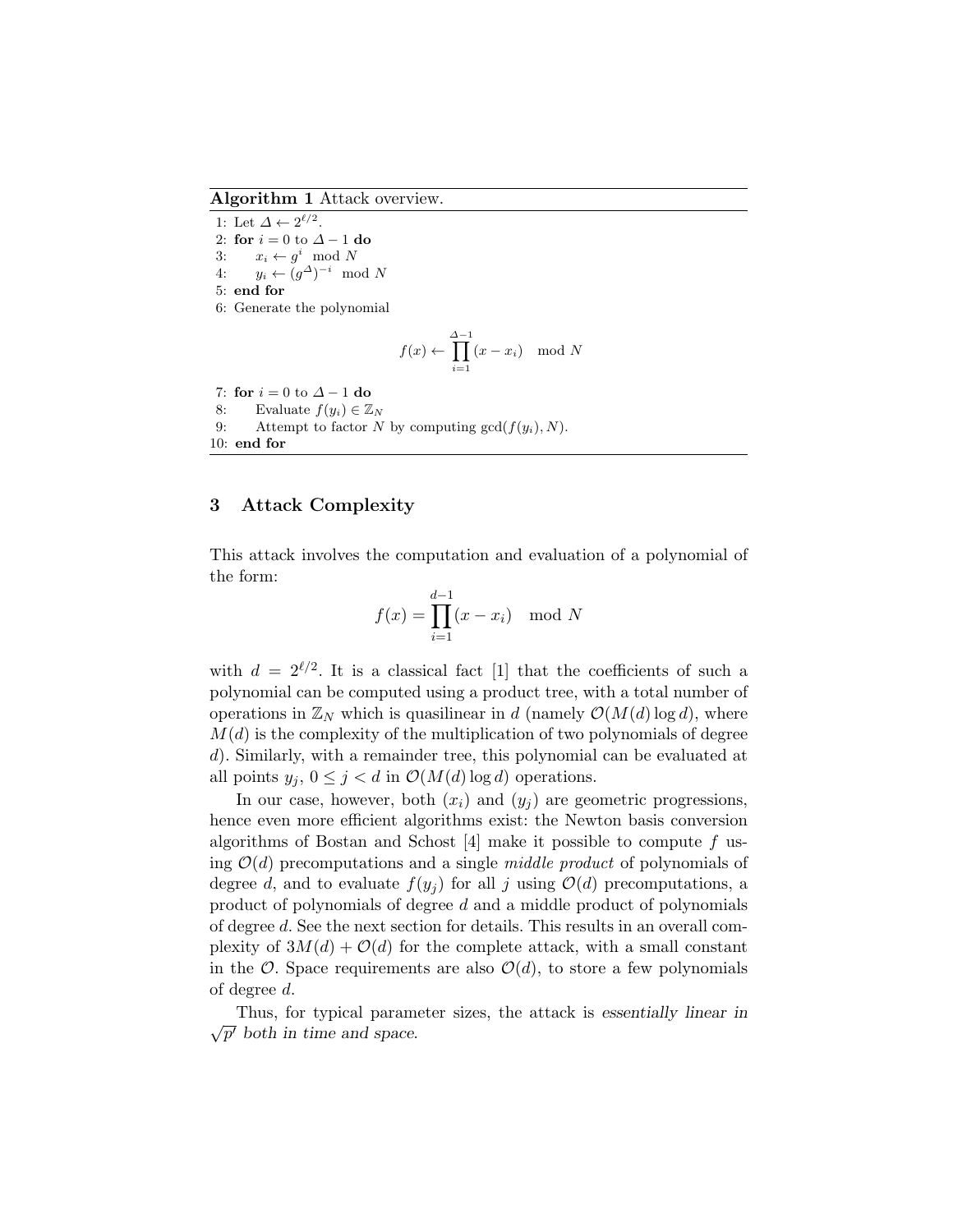#### 4 Algorithmic Details

As discussed above, we can break down the attack in two steps: first compute the coefficients of the polynomial  $f(x) = \prod_{i=1}^{d-1} (x - x_i) \mod N$ , and then evaluate f mod N at each of the points  $y_i$ . Since both  $(x_i)$  and  $(y_i)$ are geometric progressions, both of these steps reduce to a variant of the discrete Fourier transform, called the "chirp transform" (or its inverse) [12, 2]. In our implementation, we carry out these computations using the particularly efficient algorithms of Bostan and Schost [4], as described in [3, §5.5]. More precisely, Bostan gives pseudocode, reproduced as Algorithms 3 and 4 in Appendix A, to compute polynomial interpolation and polynomial evaluation at a geometric progression.

In our case, a number of futher simplifications are possible in the interpolation stage. Indeed,  $f(x_i) = 0$  for  $1 \leq i \leq d-1$  and  $f(1) =$  $\prod_{i=1}^{d-1}(1-x_i)$ , so with the notations of Algorithm 3,  $v_0 = (-1)^{n-1}s_{n-1}$ and  $v_i = 0$  for  $i > 0$ . This means in particular that the polynomial multiplication of Algorithm 3, Step 9 reduces to a simple scalar multiplication, and that the computations of Steps 10–12 can be carried out in the main loop. We can also have a slightly more conservative memory management, with only 4 polynomials of degree  $n-1$  kept in memory for both the interpolation and the evaluation step. Finally, the multiplications by  $s_i$  in Algorithm 4, Step 14 can be skipped altogether as we search for a factor of N with GCD computations, since the  $s_i$ 's are prime to N by construction. We obtain the detailed procedure described in Algorithm 2.

The attack can again be broken down in three stages: interpolation in Steps 2–18, evaluation in Steps 19–36 and factor search in Steps 37–40. Complexity is dominated by the three quasi-linear multiplication steps: the middle products of Steps 15 and 32, and the polynomial multiplication of Step 36.

#### 5 Implementation

We provide the source code of our attack in the full version of this paper [5]. The implementation of polynomial interpolation and evaluation using Newton basis conversions largely follows the pseudocode from [3] (Figure 5.1 and 5.2), implemented in C using the FLINT library [9].

In Table 1, we provide the observed running time of our attack on an Intel Core2 Duo E8500 3.12 GHz, for 1024-bit RSA moduli. The program was linked to the following libraries: FLINT 1.6 (prerelease), MPIR 2.1.3 and MPFR 3.0, and ran on a single CPU core.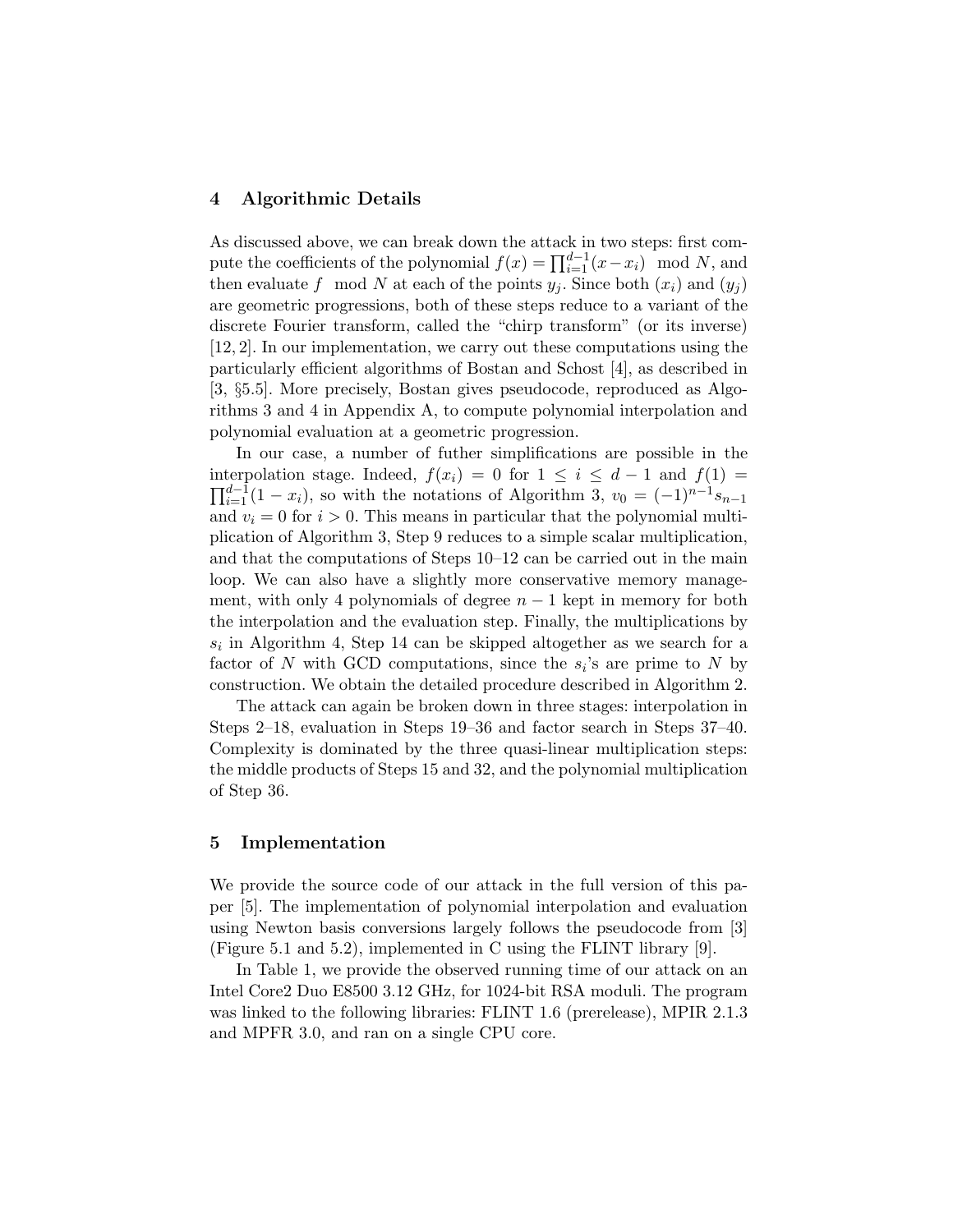Algorithm 2 Detailed attack.

1: function  $\text{ATTACK}(q, n, N)$ 2:  $p \leftarrow 1; q \leftarrow 1; s \leftarrow 1; u \leftarrow 1; z \leftarrow 1; w \leftarrow 1$ 3: Initialize  $U, Z, S, W$  as zero polynomials of degree  $n - 1$ 4:  $U_0 \leftarrow u; Z_0 \leftarrow z; W_0 \leftarrow w$ 5: for  $i = 1$  to  $n - 1$  do 6:  $p \leftarrow p \cdot g \mod N$ 7:  $q \leftarrow q \cdot p \mod N$ 8:  $s \leftarrow s \cdot (p-1) \mod N$ 9:  $u \leftarrow u \cdot p/(1-p) \mod N$ 10:  $z \leftarrow (-1)^i u/q \mod N$ 11:  $w \leftarrow q/(s \cdot u) \mod N$ 12:  $U_i \leftarrow u; Z_i \leftarrow z; W_i \leftarrow w$ 13: end for 14:  $Z \leftarrow (-1)^{n-1} s_{n-1} \cdot Z \mod N$ 15:  $W \leftarrow \text{mul}^t(n-1, U, W)$ 16: **for**  $i = 0$  to  $n - 1$  **do** 17:  $W_i \leftarrow W_i \cdot Z_i \mod N$ 18: end for 19:  $g \leftarrow 1/(p \cdot g) \text{ mod } N$  $\triangleright g \leftarrow g^{-\Delta}$ 20:  $p \leftarrow 1; q \leftarrow 1; s \leftarrow 1; u \leftarrow 1; z \leftarrow 1; w \leftarrow 1$ 21:  $U \leftarrow 0; Z \leftarrow 0$ 22:  $U_0 \leftarrow u; Z_0 \leftarrow z; S_0 \leftarrow s$ 23: **for**  $i = 1$  to  $n - 1$  **do** 24:  $p \leftarrow p \cdot g \mod N$ 25:  $q \leftarrow q \cdot p \mod N$ 26:  $s \leftarrow s/(p-1) \text{ mod } N$ 27:  $u \leftarrow u \cdot p/(1-p) \text{ mod } N$ 28:  $z \leftarrow (-1)^i u/q \mod N$ 29:  $S_i \leftarrow s; U_i \leftarrow u; Z_i \leftarrow z$ 30:  $W_i \leftarrow W_i/z \mod N$ 31: end for 32:  $W \leftarrow \text{mul}^t(n-1, Z, W)$ 33: **for**  $i = 0$  to  $n - 1$  **do** 34:  $W_i \leftarrow (-1)^i W_i \cdot U_i \text{ mod } N$ 35: end for 36:  $W \leftarrow W \cdot S$ <br>37: **for**  $i = 0$  to for  $i = 0$  to  $n - 1$  do 38: if  $gcd(W_i, N) \neq 1$  then return  $gcd(W_i, N)$   $\triangleright$  Factor found! 39: end if 40: end for 41: end function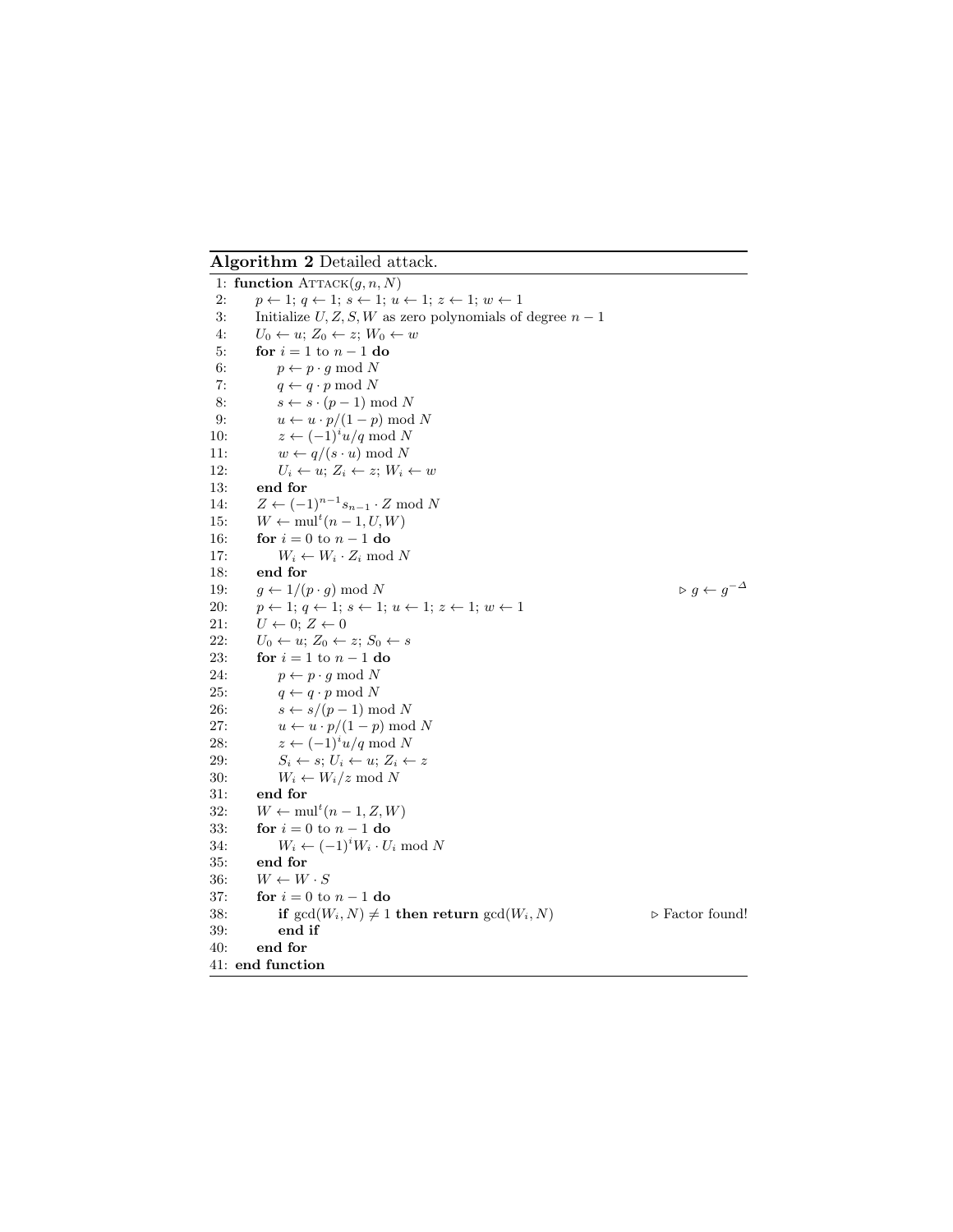| $\ell = \lceil \log_2 p' \rceil$ | running time   |
|----------------------------------|----------------|
| 26 bits                          | 1.9 seconds    |
| 28 bits                          | 4.0 seconds    |
| 30 bits                          | 8.1 seconds    |
| 32 bits                          | $16.5$ seconds |
| 34 bits                          | 33.5 seconds   |
| 36 bits                          | $68.9$ seconds |

Table 1. Experimental attack running times for 1024-bit moduli.

From Table 1 we see that, as expected, running times are essentially From Table 1 we see that, as expected, running times are ess<br>linear in  $\sqrt{p'}$ . Direct extrapolation yields the following estimates:

| $\ell = \lceil \log_2 p' \rceil$ | running time | estimated number of clock cycles |
|----------------------------------|--------------|----------------------------------|
| 60 bits                          | 3 days       | ინს                              |
| 80 bits                          | 9 years      | 00 <sub>0</sub>                  |
| $100 \text{ bits}$               | 9000 years   | 0.70                             |

Table 2. Estimated attack running times for 1024-bit moduli.

Thus, even the parameter  $\ell = 100$  suggested in Groth's paper [7] would require a large but not unachievable amount of computation, even by academic standards. As a comparison, the recent factorization of RSA 768 [10] required about 2000 CPU-years.

However, it is not obvious how the algorithm can be efficiently parallelized to distribute the computation. A naive parallelization strategy is to reduce the number of  $x_i$ 's and increase the number of  $y_i$ 's by some factor  $2^k$ , but this only reduces time and memory by a factor of about  $2<sup>k</sup>$  while requiring  $2<sup>2k</sup>$  parallel nodes. It would be desirable to be able to distribute the full size computation—both the FFT steps (multiplication and middle product) and the precomputations—but this appears to be nontrivial.

Most importantly, it is difficult to deal with larger parameters because the attack is heavily memory-bound: the  $\mathcal{O}(\sqrt{p'})$  memory requirement is a serious hurdle. In experiments, we encountered memory problems as early as  $\ell \approx 38$  for a 1024-bit modulus, and even with much more careful memory management and the use of mass storage rather than RAM, it seems unlikely that parameters larger than  $\ell \approx 60$  can be attacked unless storage can be efficiently distributed as well.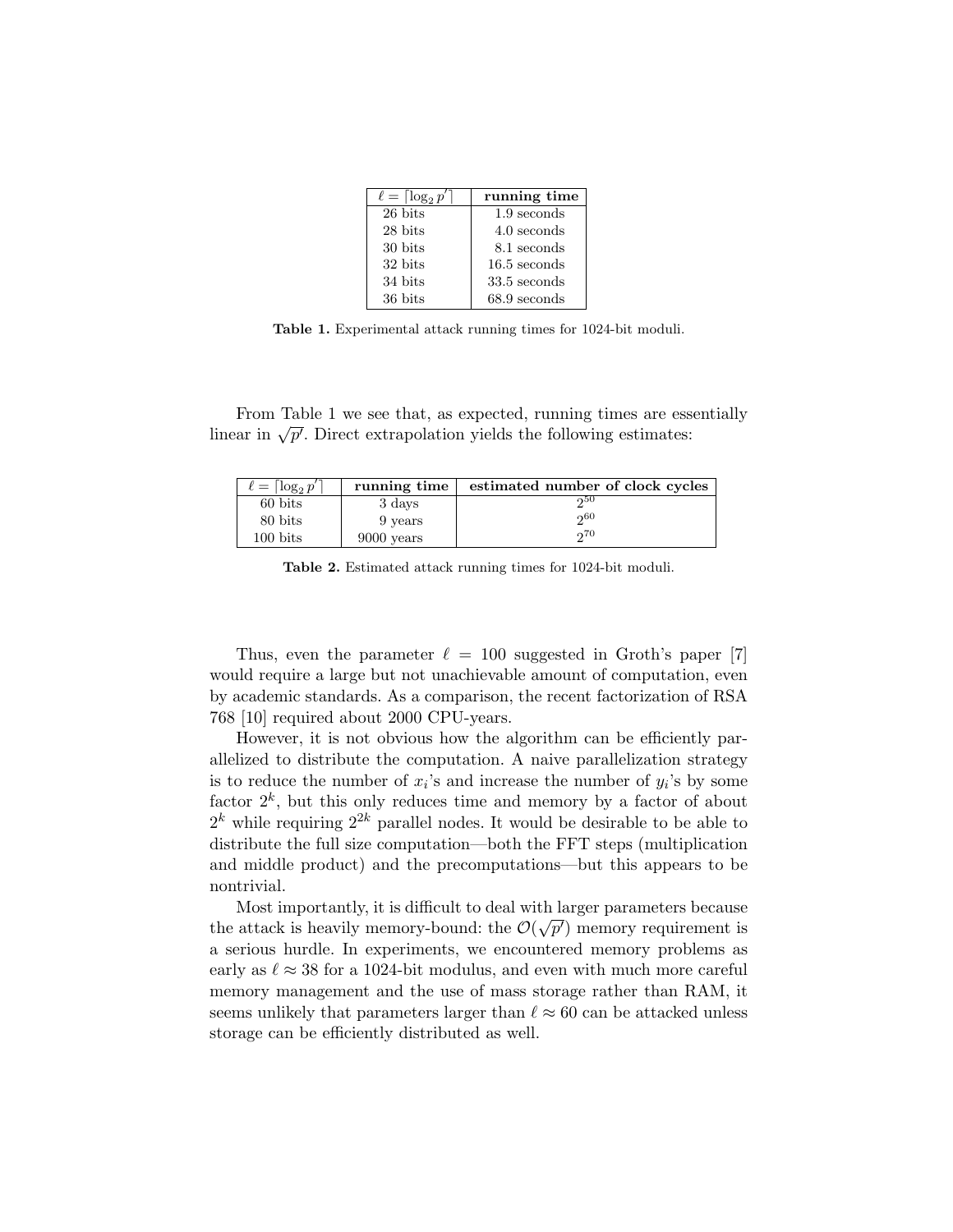## 6 Conclusion

We have described an attack against the RSA subgroup of hidden order described in [7] that works in time  $\tilde{\mathcal{O}}(\sqrt{p'})$  while the best attack considered in [7] had complexity  $\mathcal{O}(p')$ . We have implemented our attack and assessed its practicality. As expected, our attack exhibits a time comassessed its practicality. As expected, our attack exhibits a time com-<br>plexity quasi-linear in  $\sqrt{p'}$ . In terms of CPU time alone, the parameters suggested in [7] appear to be within reach for a resourceful attacker. However, due to heavy memory requirements and parallelization problems, these parameters may remain unchallenged.

An interesting open question is to decrease the memory requirement: an algorithm similar to Pollard rho or Pollard lambda with constant memory would be the most convenient type of attack on this problem if it exists. If not, a method for distributing the computation and storage efficiently would be the simplest way to make the attack practical for larger parameters.

Acknowledgments. We are grateful to Luca De Feo, Marc Mezzarobba and anonymous referees for useful comments. This work was partly supported by the French ANR-07-TCOM-013-04 PACE Project and by the European Commission through the IST Program under Contract ICT-2007-216646 ECRYPT II.

#### References

- 1. D.J. Bernstein, Fast multiplication and its applications, Algorithmic number theory: lattices, number fields, curves and cryptography, MSRI Publications, vol. 44, Cambridge University Press, 2008, pp. 325–384.
- 2. L.I. Bluestein, A linear filtering approach to the computation of the discrete Fourier transform, IEEE Trans. Electroacoustics, vol. 18, 1970, pp. 451–455.
- 3. A. Bostan, Algorithmique efficace pour des opérations de base en calcul formel (in English), Ph.D. thesis, Ecole polytechnique, 2003.
- 4. A. Bostan and E. Schost, Polynomial evaluation and interpolation on special sets of points, Journal of Complexity, vol. 21(4), Elsevier, 2005, pp. 420–446.
- 5. J.-S. Coron, A. Joux, A. Mandal, D. Naccache and M. Tibouchi, Cryptanalysis of the RSA subgroup assumption from TCC 2005, Cryptology ePrint Archive, Report 2010/650, http://eprint.iacr.org/. Full version of this paper.
- 6. I. Damgård, M. Geisler and M. Krøigaard, Efficient and secure comparison for on-line auctions, Proceedings of ACISP 2007, LNCS, vol. 4586, Springer-Verlag, 2007, pp. 416–430.
- 7. J. Groth, Cryptography in subgroups of  $\mathbb{Z}_n^*$ , Proceedings of TCC 2005, LNCS, vol. 3378, Springer-Verlag, 2005, pp. 50–65.
- 8. G. Hanrot, M. Quercia and P. Zimmermann, The middle product algorithm, I., Applicable Algebra in Engineering, Communication and Computing, vol. 14, Springer-Verlag, 2004, pp. 415–438.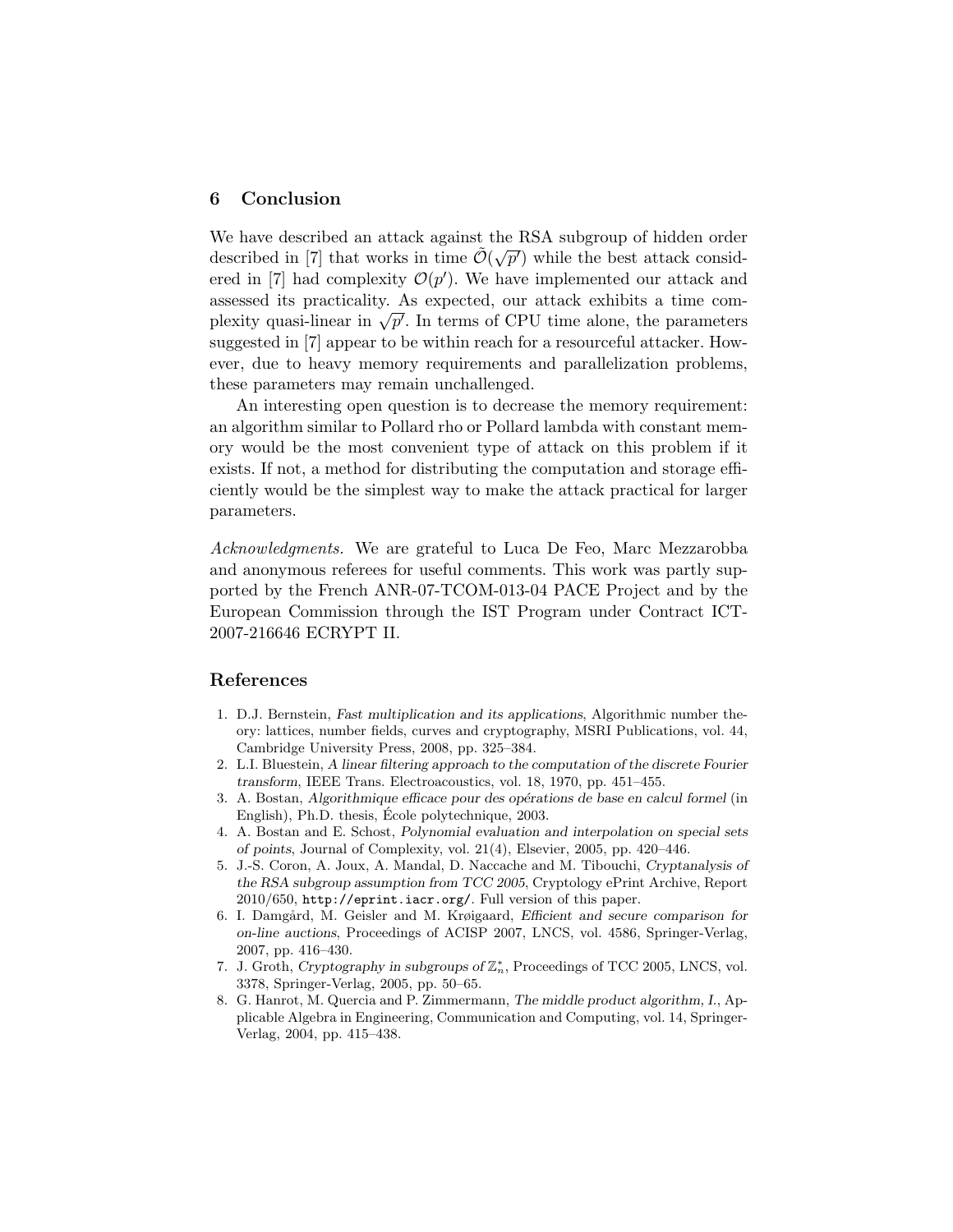- 9. W.B. Hart, D. Harvey et al., Fast library for number theory, www.flintlib.org.
- 10. T. Kleinjung, K. Aoki, J. Franke, A.K. Lenstra, E. Thom´e, J.W. Bos, P. Gaudry, A. Kruppa, P.L. Montgomery, D.A. Osvik, J.J. te Riele, A. Timofeev and P. Zimmermann, Factorization of a 768-bit RSA modulus, Proceedings of CRYPTO 2010, LNCS, vol. 6223, Springer-Verlag, 2010, pp. 333–350.
- 11. P. Paillier and D. Pointcheval, Efficient public-key cryptosystems provably secure against active adversaries, Proceedings of ASIACRYPT 1999, LNCS, vol. 1716, Springer-Verlag, 2004, pp. 165–179.
- 12. L.R. Rabiner, R.W. Schafer and C.M. Rader, The chirp z-transform algorithm and its applications, Bell System Tech. J., vol. 48, 1969, pp. 1249–1292.
- 13. Sage Library, available at http://www.sagemath.org/

## A Bostan's algorithms

**Algorithm 3** Polynomial interpolation: compute the polynomial  $F$  of degree  $\lt n$  such that  $F(p_i) = v_i$ , where  $p_i = q^i$ ,  $0 \le i \le n - 1$ .

```
1: function INTERPGEOM(p_0, \ldots, p_{n-1}; v_0, \ldots, v_{n-1})2: q_0 \leftarrow 1; s_0 \leftarrow 1; u_0 \leftarrow 1; z_0 \leftarrow 1; w_0 \leftarrow v_03: for i = 1 to n - 1 do
 4: q_i \leftarrow q_{i-1} \cdot p_i5: s_i \leftarrow s_{i-1} \cdot (p_i - 1)6: u_i \leftarrow u_{i-1} \cdot p_i/(1-p_i)7: z_i \leftarrow (-1)^i u_i / q_i8: end for
 9: H \leftarrow (\sum_{i=0}^{n-1} v_i/s_i x^i) \cdot (\sum_{i=0}^{n-1} (-x)^i q_i/s_i)10: for i = 1 to n - 1 do
11: w_i \leftarrow (-1)^i \text{Coeff}(H, i) / u_i12: end for
13: G \leftarrow \text{mul}^t (n-1, \sum_{i=0}^{n-1} u_i x^i, \sum_{i=0}^{n-1} w_i x^i)14: return \sum_{i=0}^{n-1} z_i \overline{\text{Coeff}}(G,i) x_i^{\overline{i}}15: end function
```